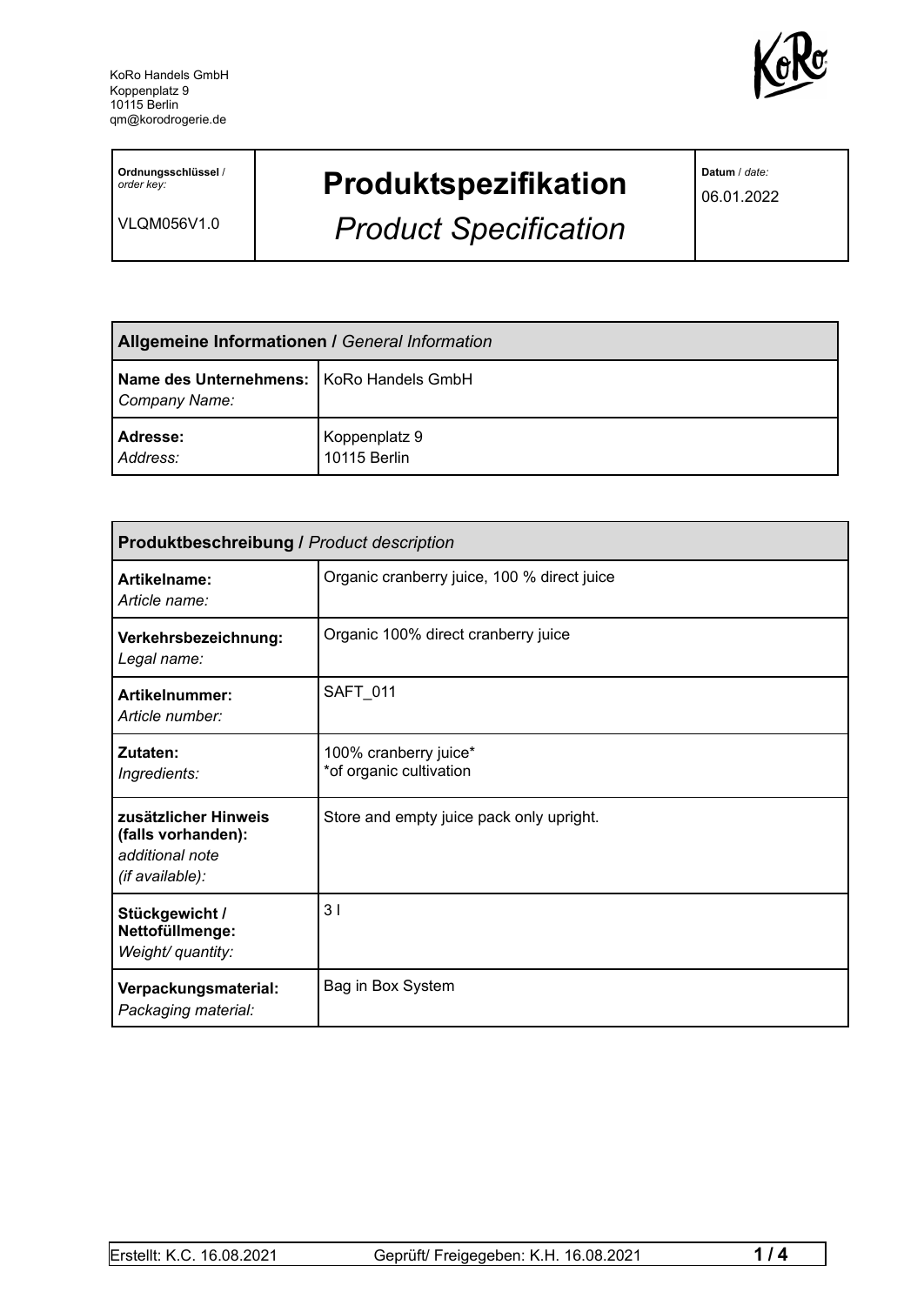

| x bio /organic (Öko-Kontrollstelle / organic control body:DE-ÖKO-021)<br><b>Besondere Eigenschaften:</b><br>Special characteristics:<br>$\Box$ EU/ non-EU<br>Agriculture: $\Box$ EU x non-EU<br>fairtrade / fairtrade<br>$\mathbf{L}$<br>x vegan / vegan<br>x vegetarisch / vegetarian<br>$\Box$ glutenfrei / glutenfree<br>x laktosefrei / lactose-free |
|----------------------------------------------------------------------------------------------------------------------------------------------------------------------------------------------------------------------------------------------------------------------------------------------------------------------------------------------------------|
| ohne Zuckerzusatz* / without added sugar*<br>ш<br>andere / others:<br>ticana yan Natur aya Zuaker anthaltan (may santain ayaar naturally                                                                                                                                                                                                                 |

*\*kann von Natur aus Zucker enthalten / may contain sugar naturally*

| Sensorische Beschreibung / Sensorical description |                                         |  |
|---------------------------------------------------|-----------------------------------------|--|
| Aussehen / Farbe:<br>Appearance / Colour:         | Red, homogeneous juice                  |  |
| Geschmack:<br>Flavour:                            | Typical for the species, harmonic, pure |  |
| Geruch:<br>Odour:                                 | Strong, pure                            |  |
| Konsistenz:<br>Texture:                           | Liquid                                  |  |

| Nährwertangaben pro 100 ml / Nutritional information per 100 ml |        |           |  |
|-----------------------------------------------------------------|--------|-----------|--|
| Energie: I Energy value:                                        | 103/24 | kJ / kcal |  |
| Fett: / Fat:                                                    | 0      | g         |  |
| Davon gesättigte Fettsäuren: I of which saturated fatty acids:  | 0      | g         |  |
| Kohlenhydrate: I Carbohydrates:                                 | 5,3    | g         |  |
| Davon Zucker: I Of which sugar:                                 | 5,2    | g         |  |
| Ballaststoffe: / Fibre:                                         | 0      | g         |  |
| Eiweiß: / Protein:                                              | 0      | g         |  |
| Salz: / Salt:                                                   | 0      | g         |  |
| sonstige Angaben: / other values:                               |        | % NRV**   |  |
|                                                                 |        |           |  |

*\*\*Nutritional Reference Value according to regulation (EU) Nr. 1169/2011/*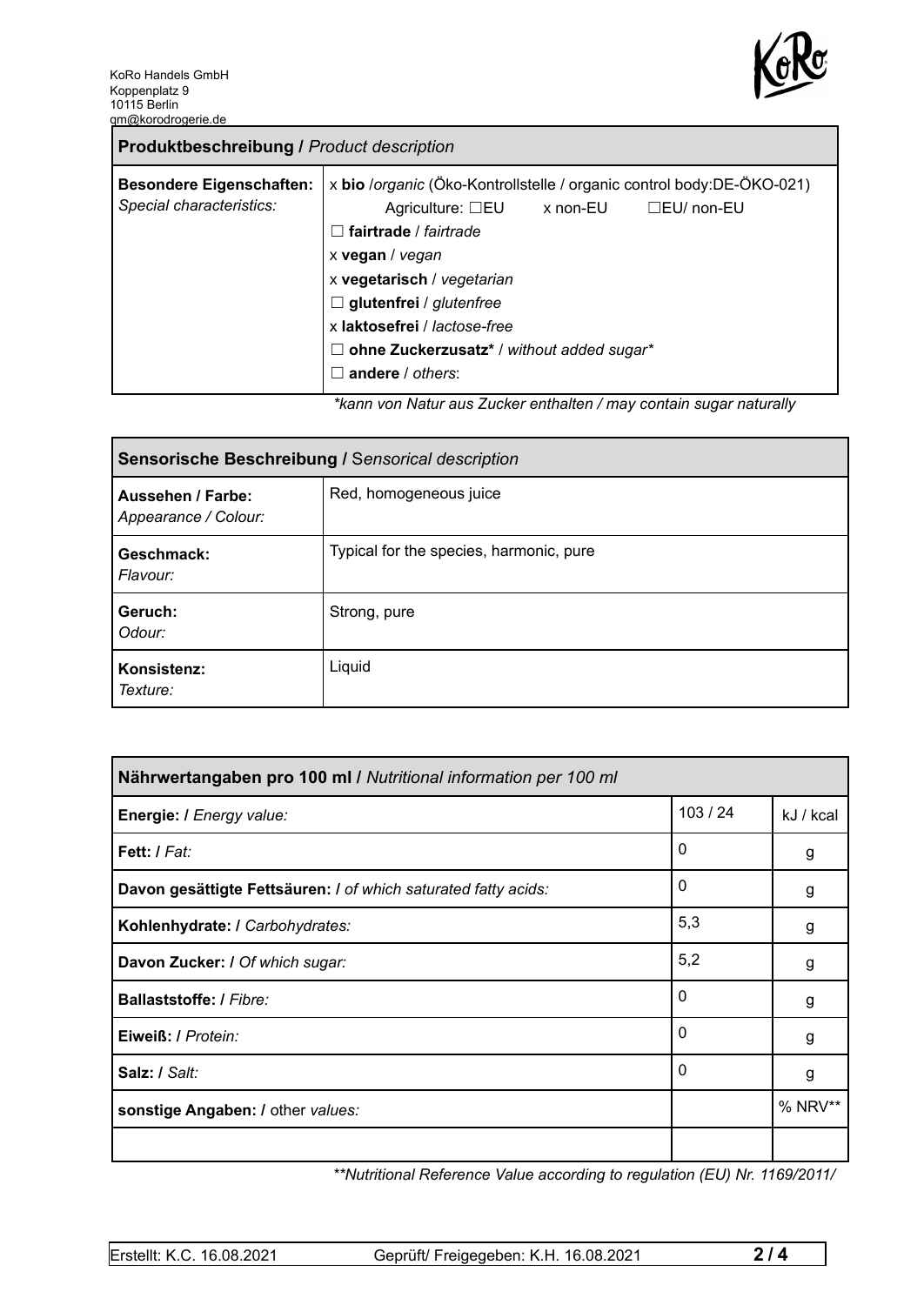

| Lagerung und Haltbarkeit / Storage and Shelf Life             |                                                                                                |  |
|---------------------------------------------------------------|------------------------------------------------------------------------------------------------|--|
| Optimale<br>Lagerungsbedingungen:<br>Storage recommendations: | Store at a cool and dry place. After opening, keep refrigerated and<br>consume within 30 days. |  |
| Mindesthaltbarkeit:<br><b>Expected shelf life:</b>            | 12 months                                                                                      |  |

## **Allergenkennzeichnung gemäß LMIV 1169 / 2011 /** *Allergen Declaration according to EU Regulation 1169 / 2011*

**Legende:** *Key*

*a.* **Allergen ist in der Rezeptur enthalten /** *Allergen contained in recipe*

- *b.* **Risiko der Kreuzkontamination ist möglich /** *Possible risk of cross contamination*
- **c. Allergen ist in der Rezeptur nicht enthalten /** *Allergen not contained in recipe*

|                                                     | a                 | b            | C |
|-----------------------------------------------------|-------------------|--------------|---|
| Glutenhaltiges Getreide / gluten-containing cereals | П                 | $\mathbf{I}$ | X |
| Krustentiere / Crustaceans:                         |                   |              | X |
| Ei / Egg                                            |                   |              | X |
| Fisch / Fish                                        |                   |              | X |
| Soja / Soy                                          |                   |              | X |
| Milch (Laktose) / Milk (lactose)                    | П                 | $\Box$       | X |
| Erdnüsse / Peanuts                                  | $\vert \ \ \vert$ | $\mathbf{I}$ | X |
| Andere Schalenfrüchte*** / Other edible nuts***     | $\vert \ \ \vert$ | $\Box$       | X |
| Sellerie / Celery                                   | Ш                 |              | X |
| Senf / Mustard                                      | П                 |              | X |
| Sesam / Sesame                                      | H                 | H            | X |
| Schwefeldioxid und Sulphite / Sulphur dioxide       | П                 | П            | X |
| Lupinen / Lupin                                     |                   | LΙ           | X |
| <b>Weichtiere / Molluscs</b>                        |                   |              | X |

## **\*\*\* Mandeln /** *Almonds***, Haselnüsse /** *Hazelnuts***, Walnüsse /** *Walnuts***, Cashewnüsse /** *Cashews***, Pecannüsse,** *Pecans,* **Paranüsse /** *Brazil nuts***, Pistazien /** *Pistachios***, Macadamianüsse /** *Macadamia nuts*